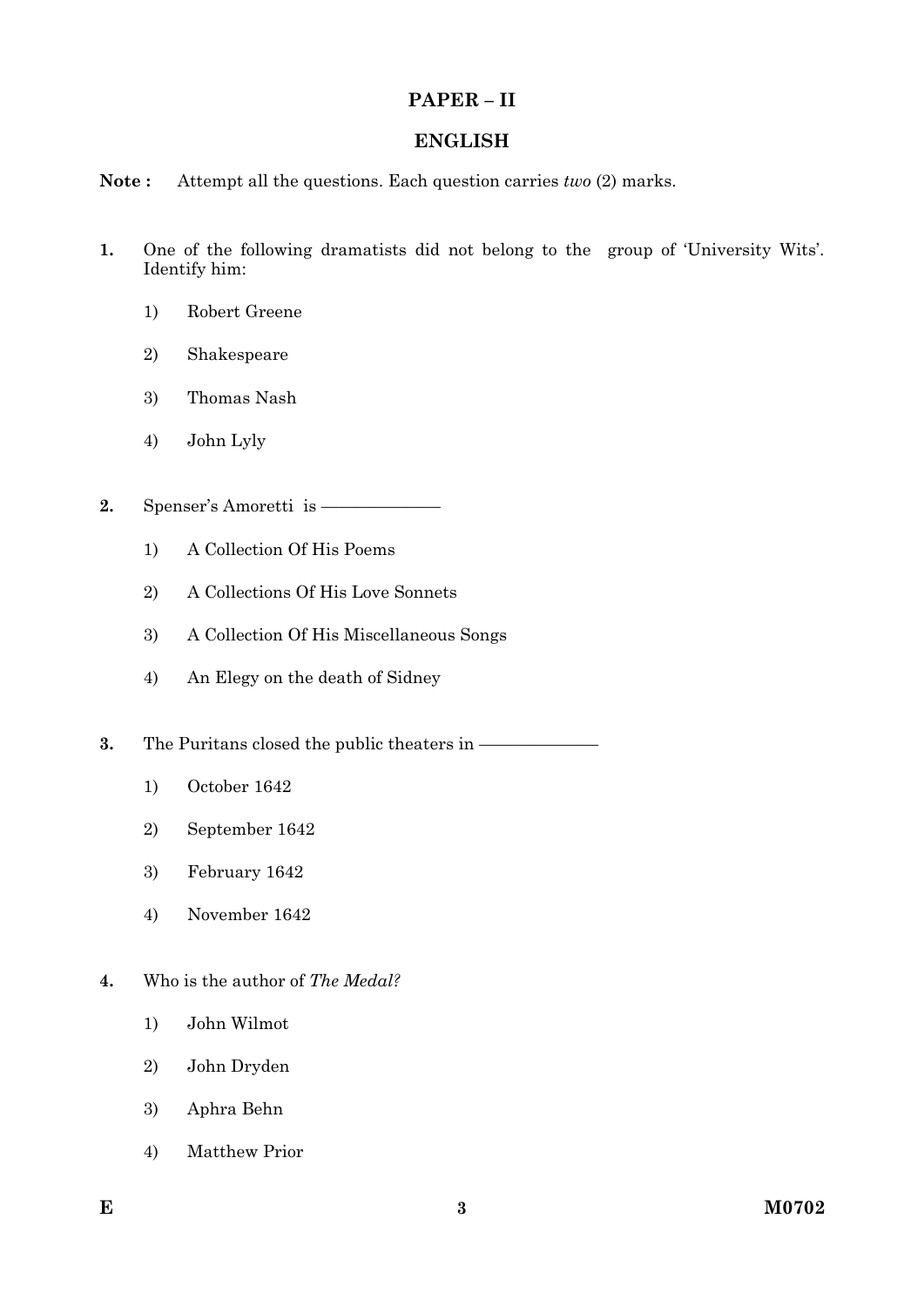- **5.** ——————— is the best and the most entertaining of Smollett's novel
	- 1) Humphrey Clinker
	- 2) A Sentimental Journey
	- 3) Peregrine Pickle
	- 4) The Adventures of Roderick Random
- **6.** There pass with melancholy state

By all the solemn heaps of Fate". These lines are from the ——————— poem

- 1) A Night-piece on Death
- 2) A Hymn to Contenment
- 3) Hermit
- 4) A Nocturnal Reverie
- **7.** Who is the author of the poem *The Giaour*?
	- 1) Clare
	- 2) Byron
	- 3) Shelley
	- 4) Keats

**8.** Goethe's Wilelm Meister's Apprenticeship is translated by ——

- 1) Macaulay
- 2) Ruskin
- 3) Caryle
- 4) Dickens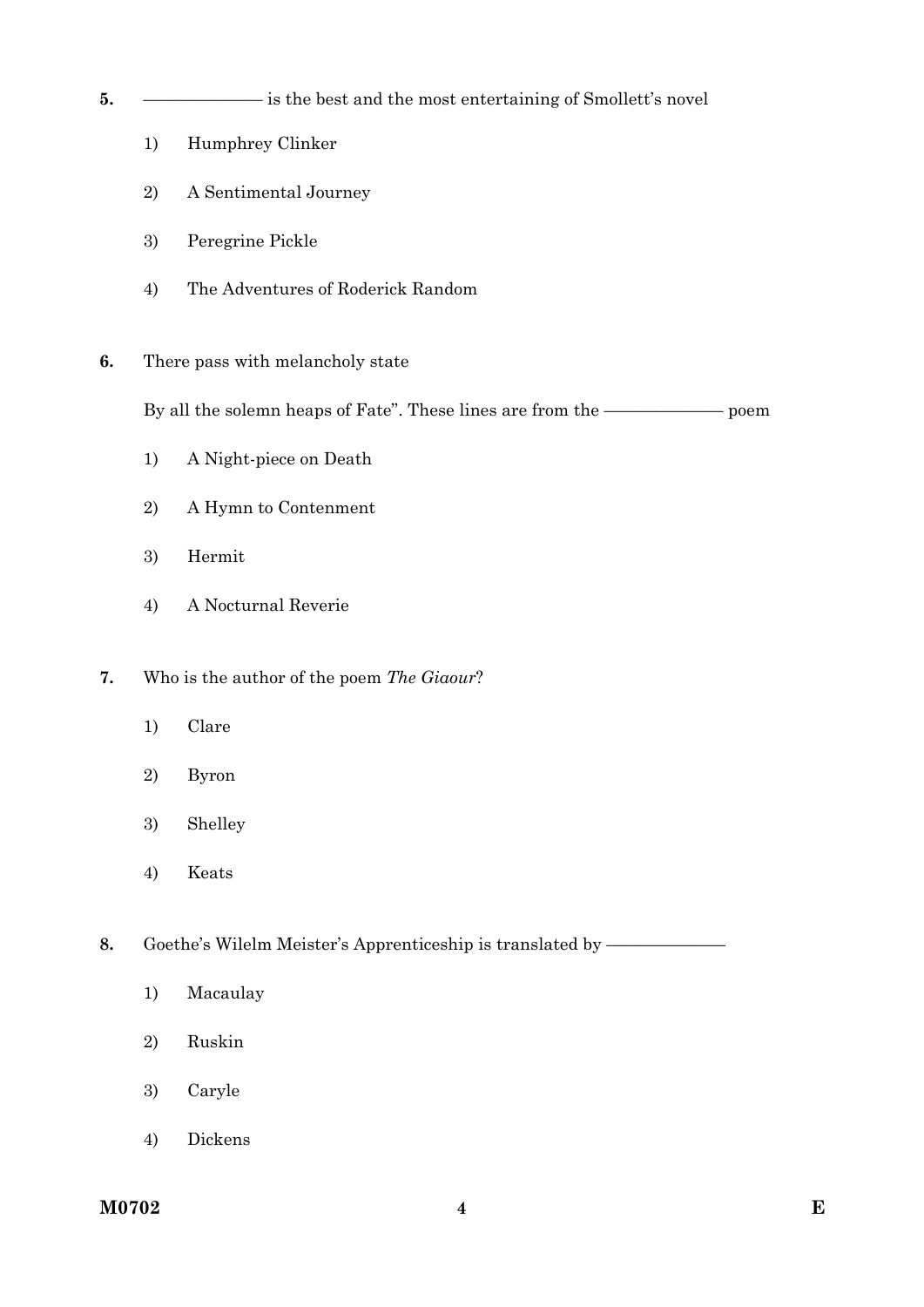**9.** William Slubbs, Edward A. Freeman and Samuel R. Gardiner were ——————— of the Victorian Period

- 1) Historians
- 2) Dramatics
- 3) Poets
- 4) Painters

10. The Parliament Act of —————— is the most important piece of legislation in the constitutional history of Britain in the 20th century

- 1) 1922
- 2) 1933
- 3) 1911
- 4) 1910
- **11.** ——————— contributes to the abolition of theatre censorship in UK with his play, *Saved* 
	- 1) Tom Stoppard
	- 2) Edward Bond
	- 3) Michelene Wandor
	- 4) Samuel Beckett

**12.** Shepard received the ———————— for Drama in 1979 for his play *Buried Child* 

- 1) Pulitzer Prize
- 2) Drama Desk Award
- 3) Emmy Award
- 4) PEN American Award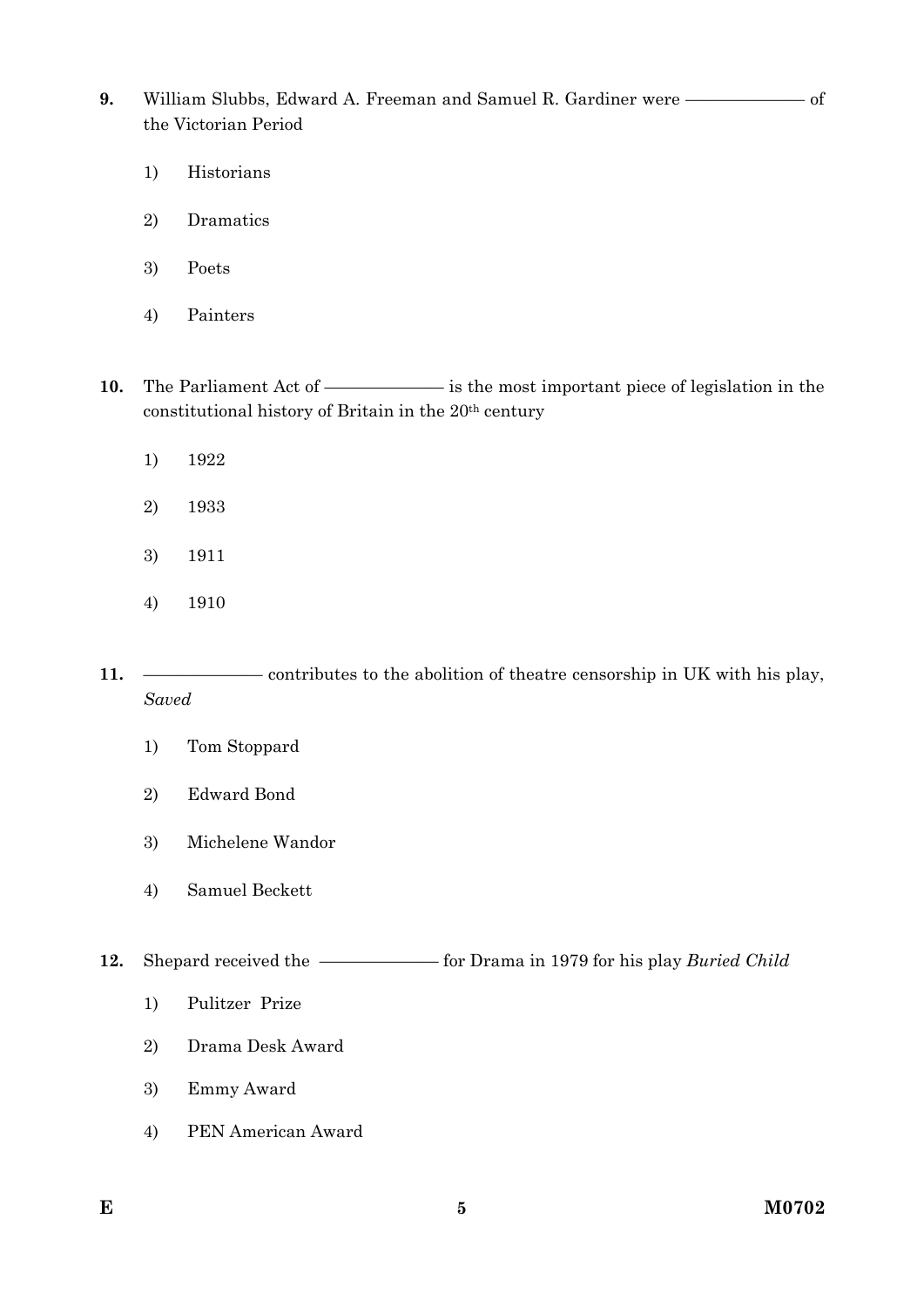- **13.** Gayathri Chakravarthy Spivak discusses the "Feminism and Critical Theory" with the ideas of
	- 1) Karl Marx
	- 2) Roman Jakobson
	- 3) Jacques Derrida
	- 4) Jacques Lacon

**14.** Levi Straes describes bricolage not only as an intellectual activity but also as a \_\_\_\_\_\_\_\_\_\_\_\_\_\_ activity

- 1) Mythopoetical
- 2) Realpoetical
- 3) Sociopoetical
- 4) Culturalpoetical
- **15.** Shakespeare's line "To be a comrade with the wolf and the owl" is an example of
	- 1) Metonymy

———————

- 2) Synecdoche
- 3) Antonomasia
- 4) Epithet
- **16.** Treating loft and elevated subject in a low and prosaic manner is known as
	- 1) Mock- heroic
	- 2) Burlesque
	- 3) Ludicrous hyperbole
	- 4) Personification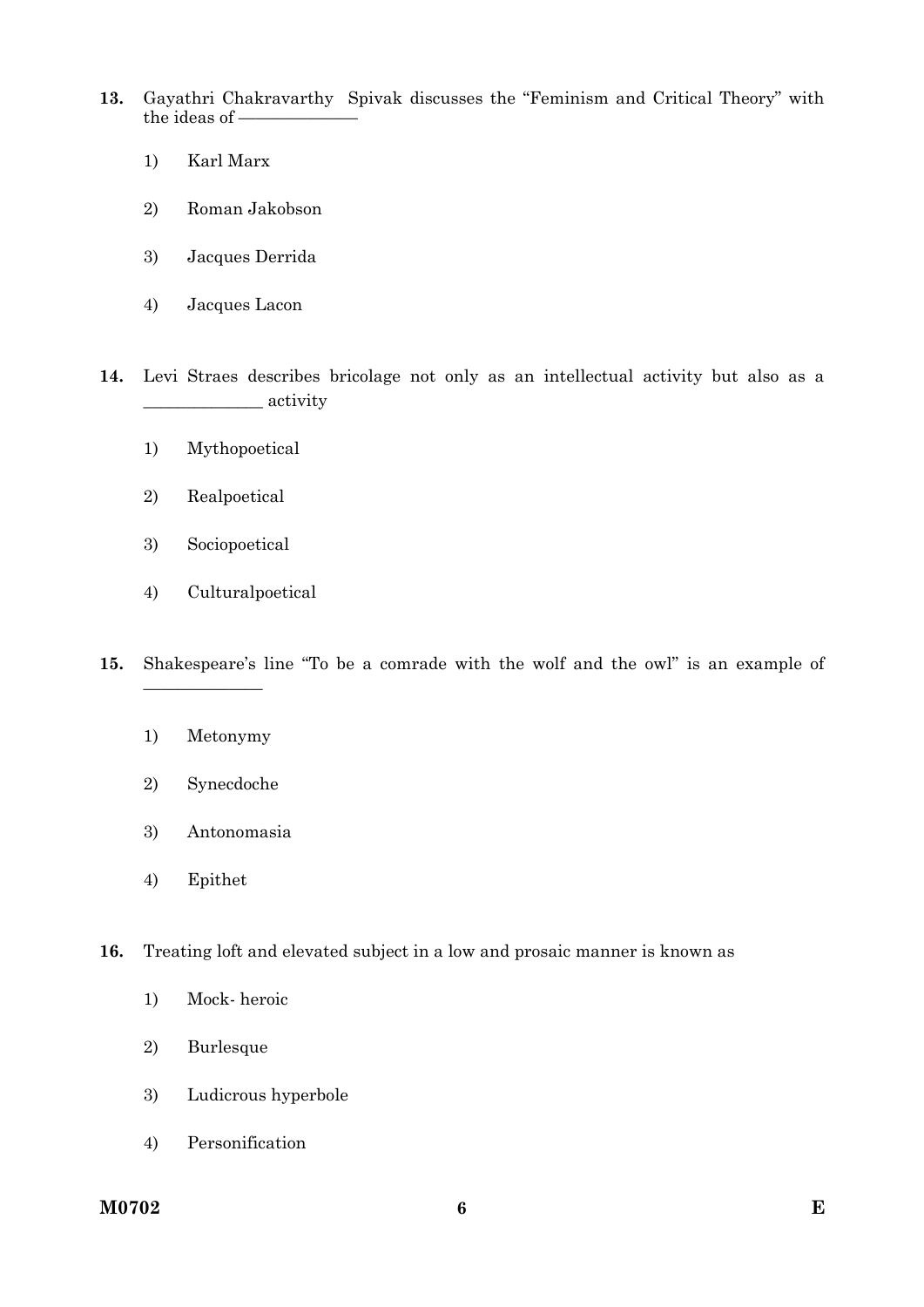**17.** Euphuism attributes to the labored and affected style employed by —————— in his *"Euphues and his England"* 

- 1) Spencer
- 2) Thomas Nash
- 3) Oscar wilde
- 4) John Lyly

**18.** Thomas More's *Utopia* was published in —————

- 1) 1515
- 2) 1516
- 3) 1517
- 4) 1518

**19.** Marlowe's *Hero and Leander* version is heavily influenced by the work of the classical poet ————

- 1) Homer
- 2) Virgil
- 3) Ovid
- 4) Dante

20. ———————————— of Shakespeare's plays were published during his lifetime in the small-format, inexpensive books called quartos

- 1) Eighteen
- 2) Twenty
- 3) Twenty-four
- 4) Twenty-five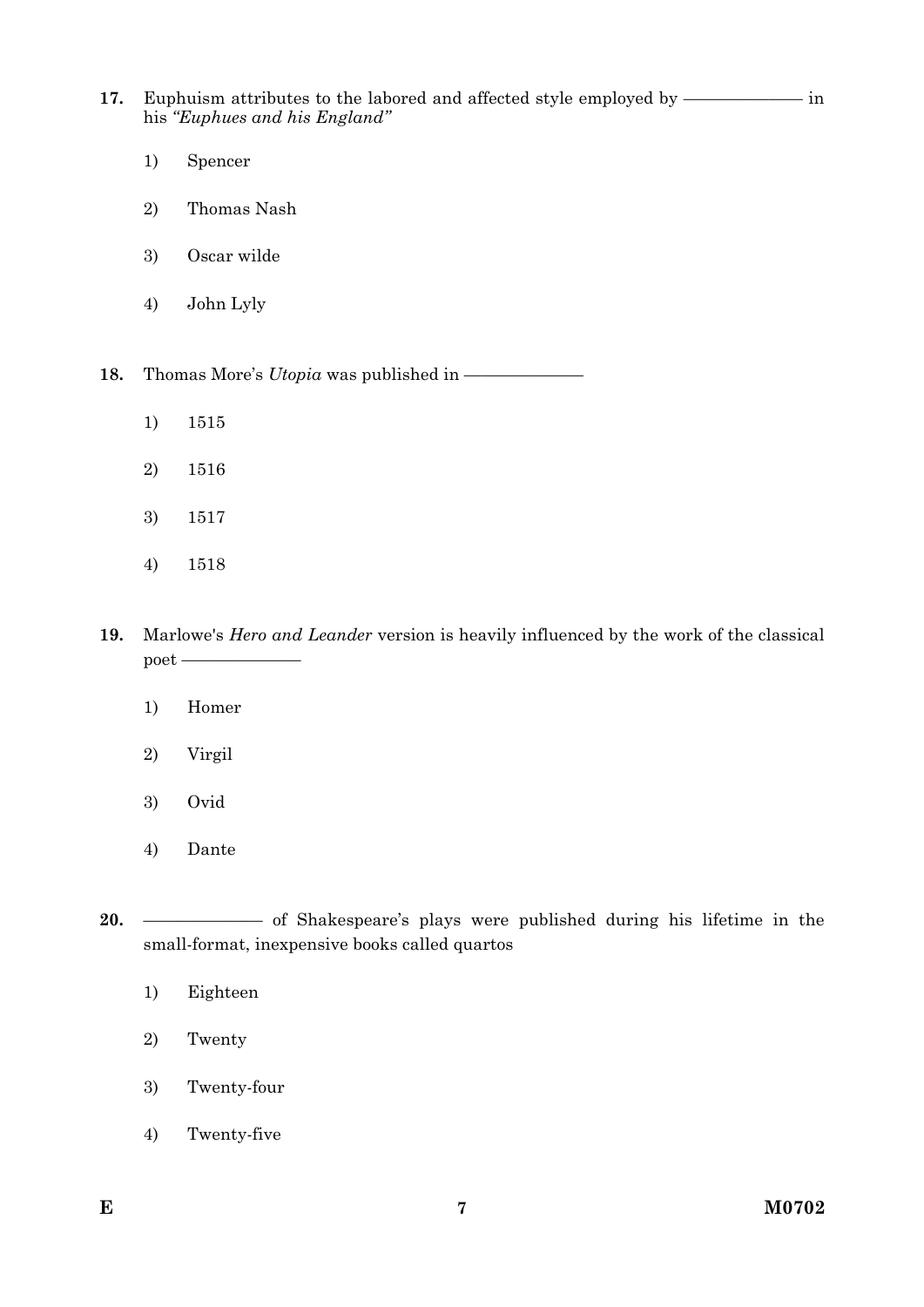**21.** The play *The Devil Is an Ass* is written by —

- 1) Thomas Lodge
- 2) Thomas Nashe
- 3) Robert Greene
- 4) Ben Jonson
- **22.** *The Pilgrim's Progress* is the most popular allegory in English and its basic metaphor involves life as ———————
	- 1) a curse
	- 2) an experience
	- 3) a journey
	- 4) a game

23. Dryden's play, *All for Love*, owes much to Shakespeare's ——

- 1) *Much Ado about Nothing*
- 2) *As You Like It*
- 3) *Romeo and Juliet*
- 4) *Antony and Cleopatra*
- **24.** Pope criticized ——————— in his famous "Atticus Passage" which appears in his "Epistle to Dr. Arbuthnot"
	- 1) Addison
	- 2) Steele
	- 3) Heywood
	- 4) Lord Hervey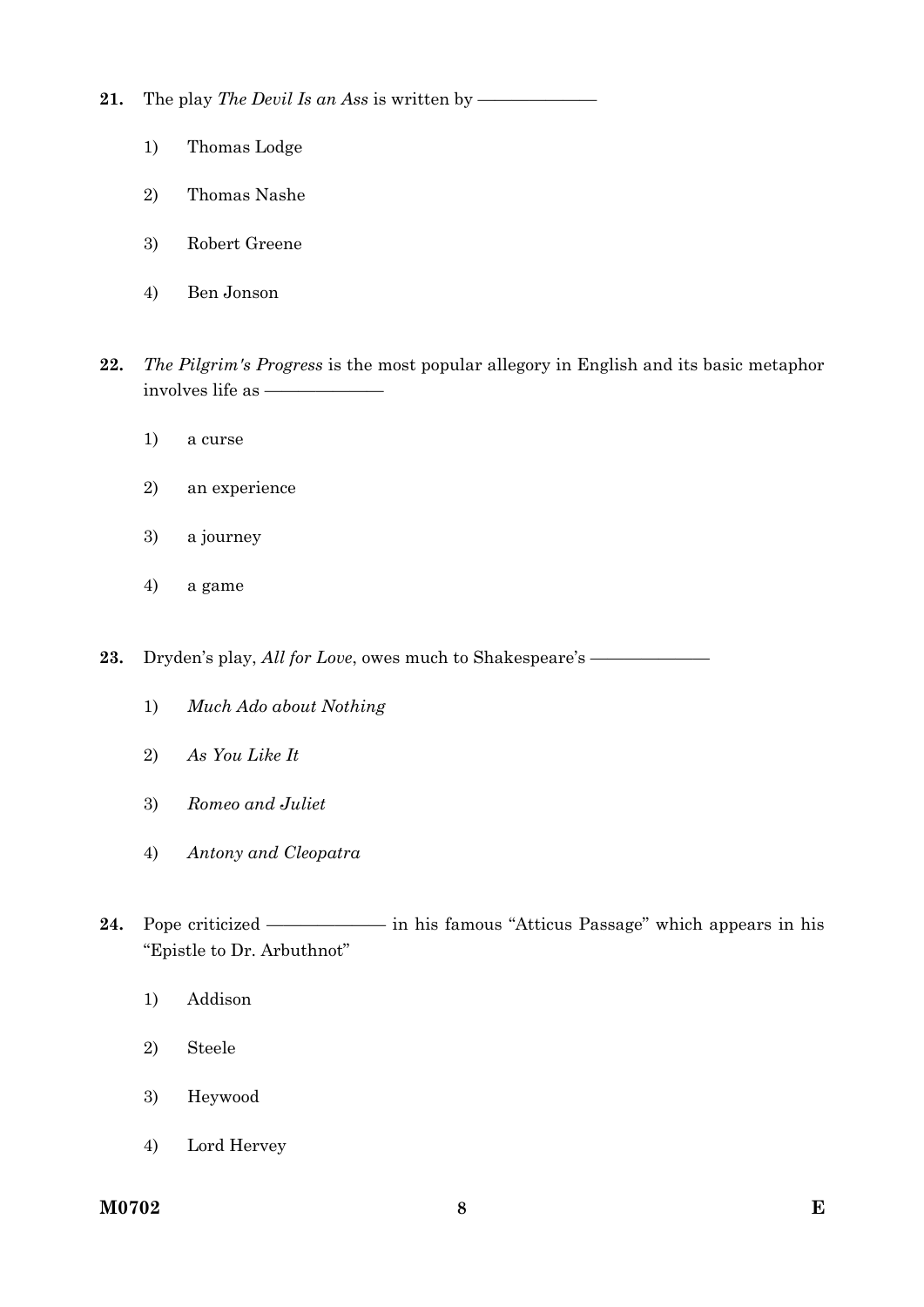- **25.** Edmund Burke's *Reflections on the Revolution in France* is an attack on the French Revolution and its ——————— sympathizers.
	- 1) French 2) English
	- $3)$  Whig  $4)$  Tory
- 26. Byron's, —————————— is a devastating satire on the life and death of George III.
	- 1) *Don Juan*
	- 2) *Childe Harold's Pilgrimage*
	- 3) *The Vision of Judgment*
	- 4) *"When we two parted"*
- 27. In the end of the poem *The Princess*, by Tennyson, ——————— and the prince look forward to a future in which man will be "more of woman, she of man."
	- 1) Lidia 2) Lida
	- 3) Ida 4) Eva
- **28.** —————— is criticized by feminists for both for the sentimentality of its ideal of woman and for the oppressive effect of this ideal on women's lives
	- 1) Browning's *Men and Women*
	- 2) Coventry Patmore's *The Angel in the House*
	- 3) John Ruskin's ''Of Queens' Gardens''
	- 4) Mill's *The Subjection of Women*
- **29.** The novella *Heart of Darkness* deals with the story of the Seaman who, fresh from Europe, is sent on a boat journey up the Congo River to relieve Kurtz
	- 1) Fresleven
	- 2) Kurtz
	- 3) Marlow
	- 4) Brickmaker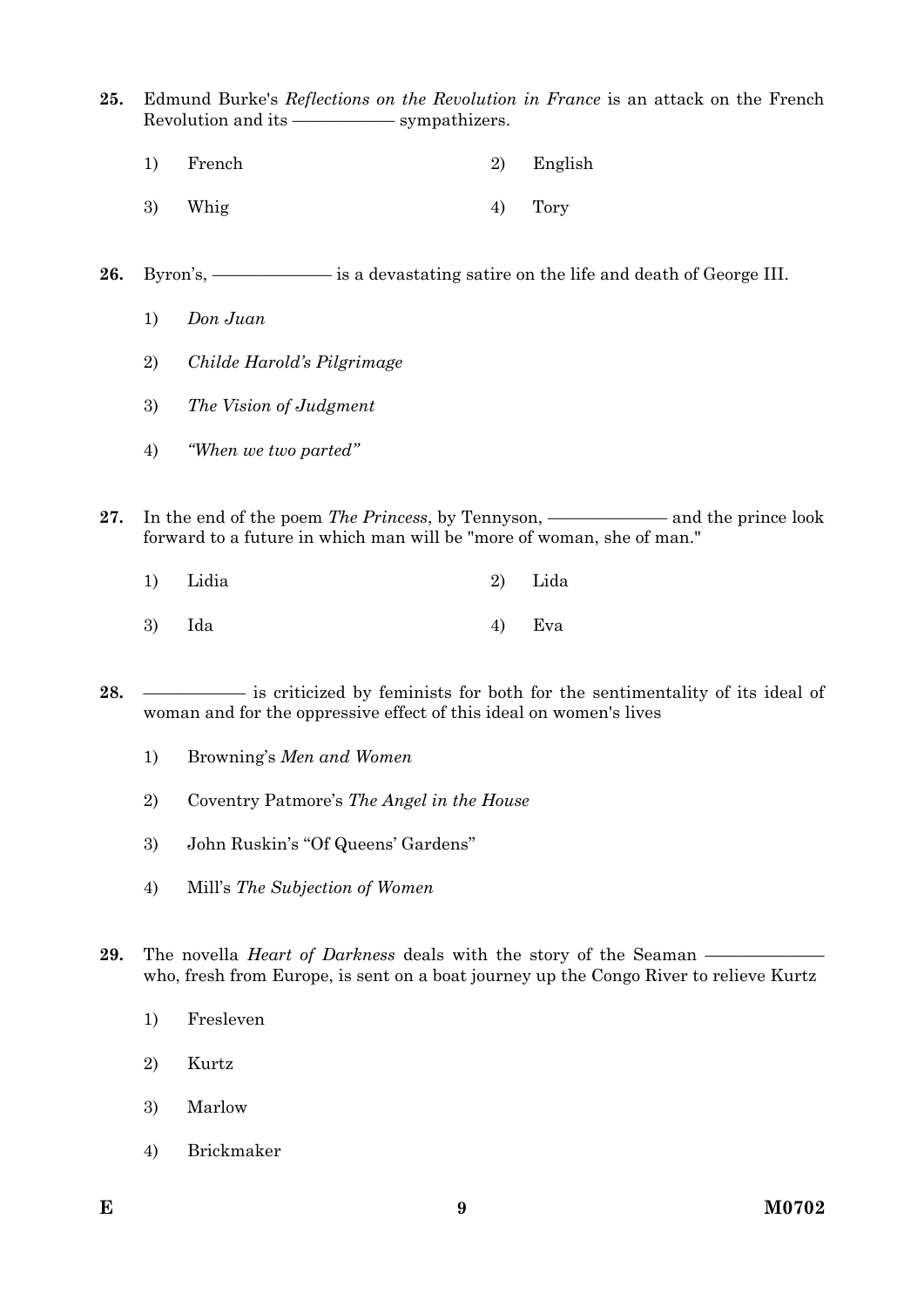**30.** E.M. Forster's *Where Angels Fear to Tread* is a —————— projection of conflicts between refined English gentility and coarse Italian vitality

- 1) tragicomic
- 2) comic
- 3) tragic
- 4) unfinished

**31.** In *Endgame* Hamm's parents Nell and Nagg live in two —

- 1) garbage cans
- 2) small rooms
- 3) corners
- 4) sacks
- **32.** Thom Gunn's —————— explores the conflict between "instinct" and "poise."
	- 1) Black Jackets
	- 2) "On the Move"
	- 3) Still Life
	- 4) The Missing

**33.** Portrait of the Artist as a Young Dog is an autobiographical work by ————

- 1) James Joyce
- 2) W.H. Auden
- 3) Dylan Thomas
- 4) George Orwell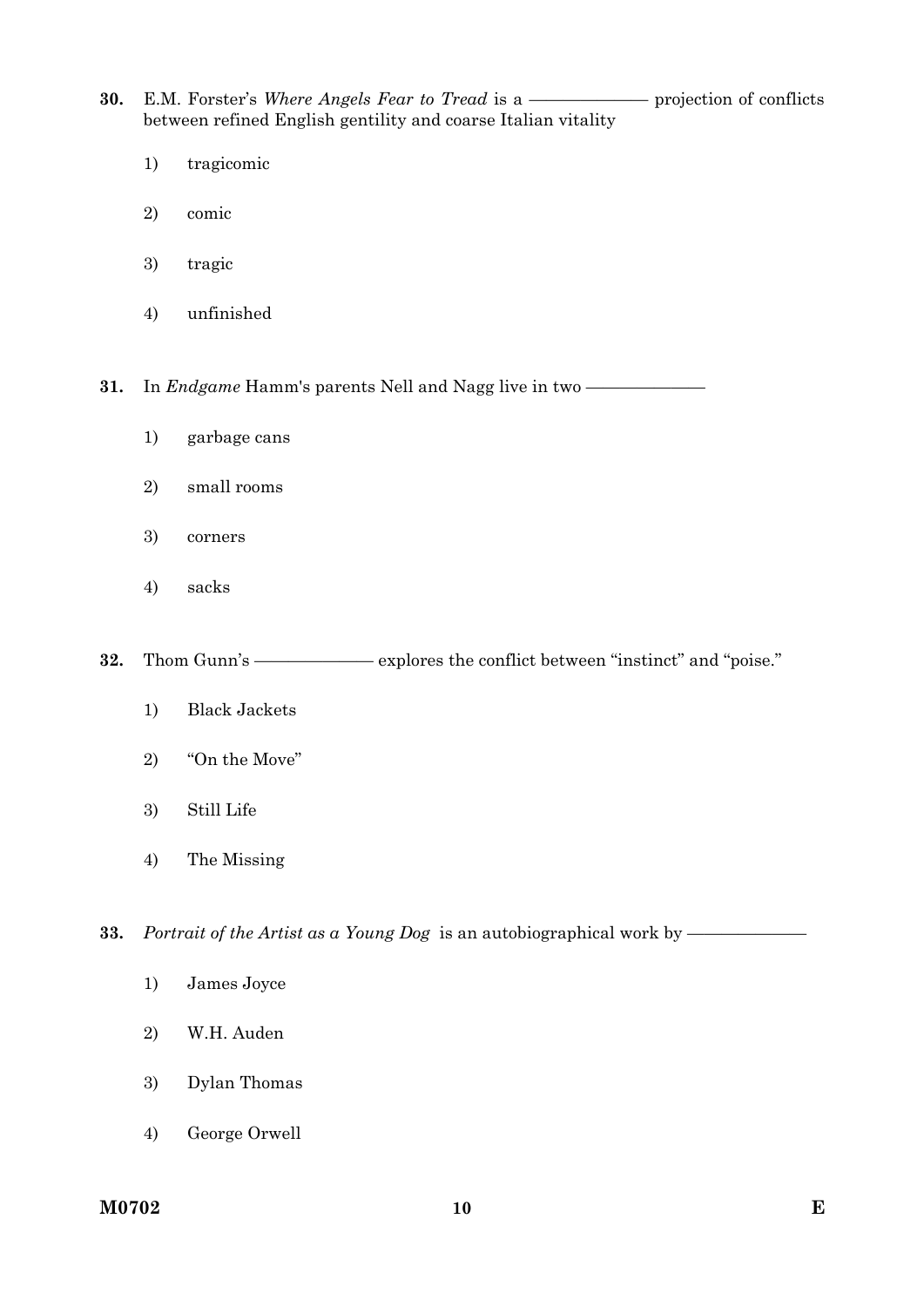**34.** Hemmingway's novel *For Whom the Bell Tolls* is about the ———————— Civil War

- 1) Spanish
- 2) American
- 3) French
- 4) British

**35.** The Canadian short-story writer Alice Munro won the Nobel Prize in Literature in

1) 2011

———————

- 2) 2012
- 3) 2013
- 4) 2014
- **36.** Similes which are used for the purpose of explaining a subject fully may more properly be called ———————
	- 1) Demonstrations
	- 2) Demonstrative Similes
	- 3) Illustrations
	- 4) Explanatory Similes
- **37.** ——————— is a stanza of seven heroic verses, the first five rhyming at intervals, and the Last two in succession
	- 1) Rhyme Royal
	- 2) Ottava Rima
	- 3) Septian
	- 4) Pertrarchan Stanza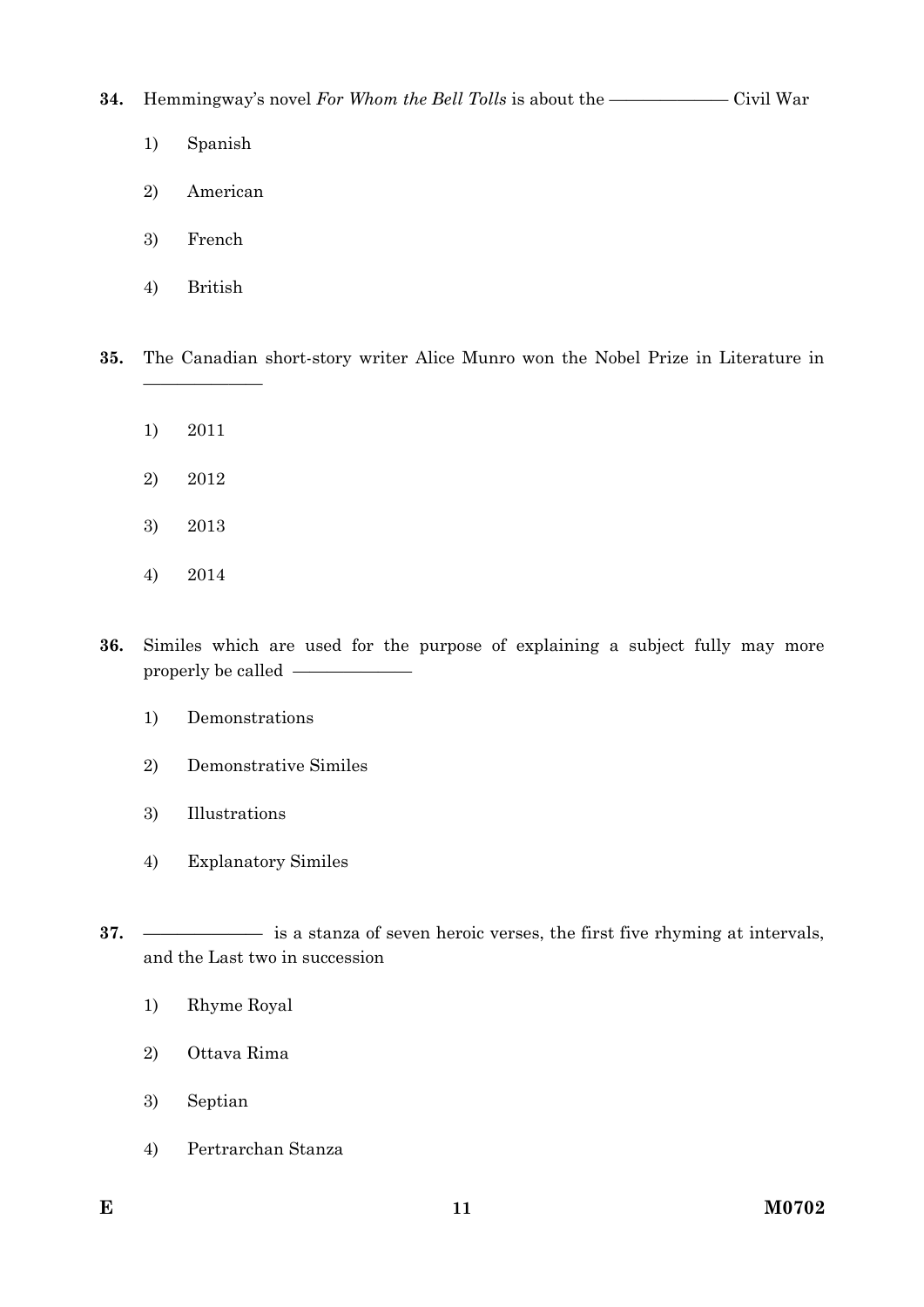- **38.** The main part of the first book printed in England *The Dictes and Sayengis of the Philosophers* was the work of -
	- 1) William Caxton 2) Lord Rivers
	- 3) Reginald Pecock 4) John Fisher

**39.** *Certayne Ecloges* by Alexander Barclay is the earliest English collection of —————

- 1) Pastorals 2) Masque
- 3) Satire 4) Elegy
- **40.** The stock pastoral characters such as Cuddie, Colinclout and Perigot take part in
	- 1) *The Ruins of Time*

———————

- 2) *The Tears of the Muses*
- 3) *Mother Hubberd's Tale*
- 4) *The Shepheards Calender*
- **41.** ——————— gives in the first examples of romantic comedy through his *Campaspe* and *The Woman in the Moone* 
	- 1) William Cartwright
	- 2) John Lyly
	- 3) John Day
	- 4) John Mason
- **42.** ——————— was the first great English Neoclassic for whom the chief function of literature was to instruct
	- 1) Ben Jonson
	- 2) John Skelton
	- 3) Robert Southey
	- 4) Edmund Spenser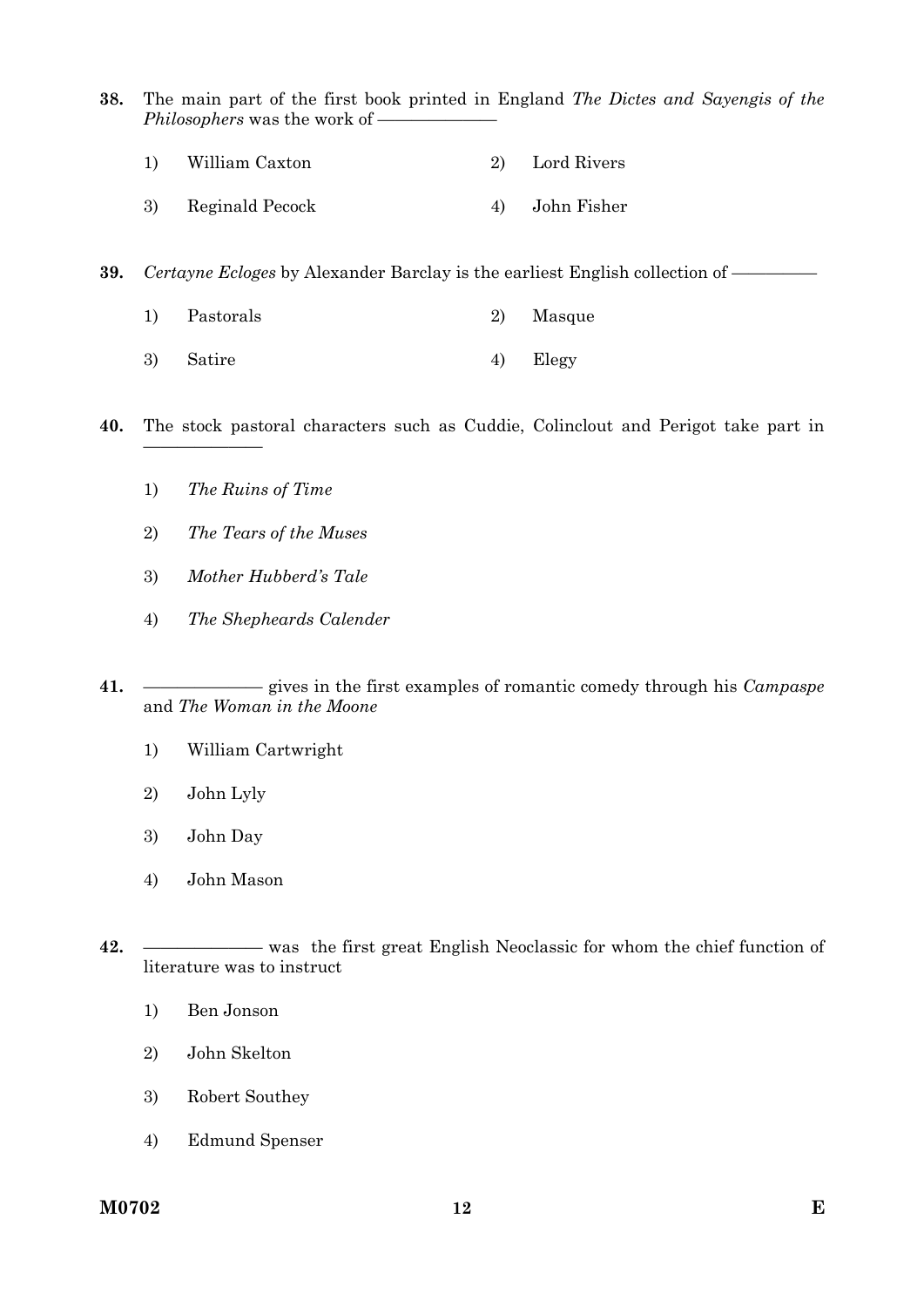**43.** Amelioration, a word derived from the latin word 'melior' meaning

- 1) Bitter
- 2) Better
- 3) Wholesome
- 4) Best

44. Pejoration is a process that attaches ——————— connotations to a word

- 1) Positive
- 2) Negative
- 3) Stipulative
- 4) Denotative
- **45.** Addison is a master of the
	- 1) Tactic prose
	- 2) Attic prose
	- 3) Monic prose
	- 4) Classic prose

**46.** Pope's the Dunciad places ————————— as the favourite of the goddess of Dullness

- 1) Theobald
- 2) Newton
- 3) Rebold
- 4) Thompson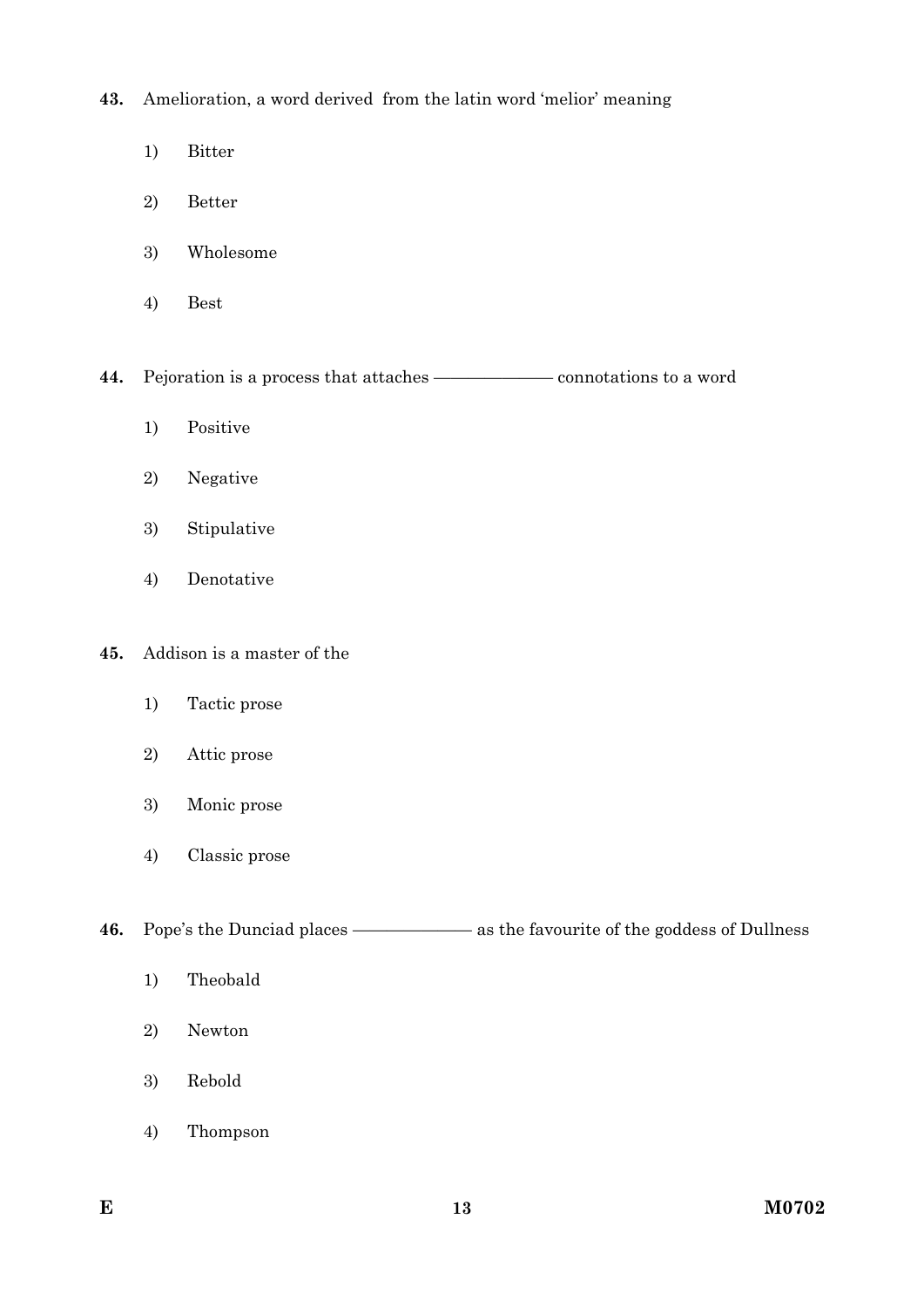- **47.** A group of poets of the 18th century who took death ,loss and mourning as the theme of their poems were called
	- 1) Graveyard school of poetry
	- 2) Mourning School of poetry
	- 3) Blind faith school of poetry
	- 4) Foreshadowing school of poetry
- **48.** Critics of consciousness are also called as
	- 1) Geneva school of Critics
	- 2) Chicago school of Critics
	- 3) Kitchen school of Critics
	- 4) Russian school of Critics
- **49.** Ecriture is a term which refers to
	- 1) Writing which is creation
	- 2) Writing which is automation
	- 3) Writing which is verification
	- 4) Writing which is moderation
- **50.** Who is the architect of the "Theatre of Cruelty"?
	- 1) Grotowski
	- 2) Stanislavski
	- 3) Eugene O'Neill
	- 4) Antonin Artaud

———————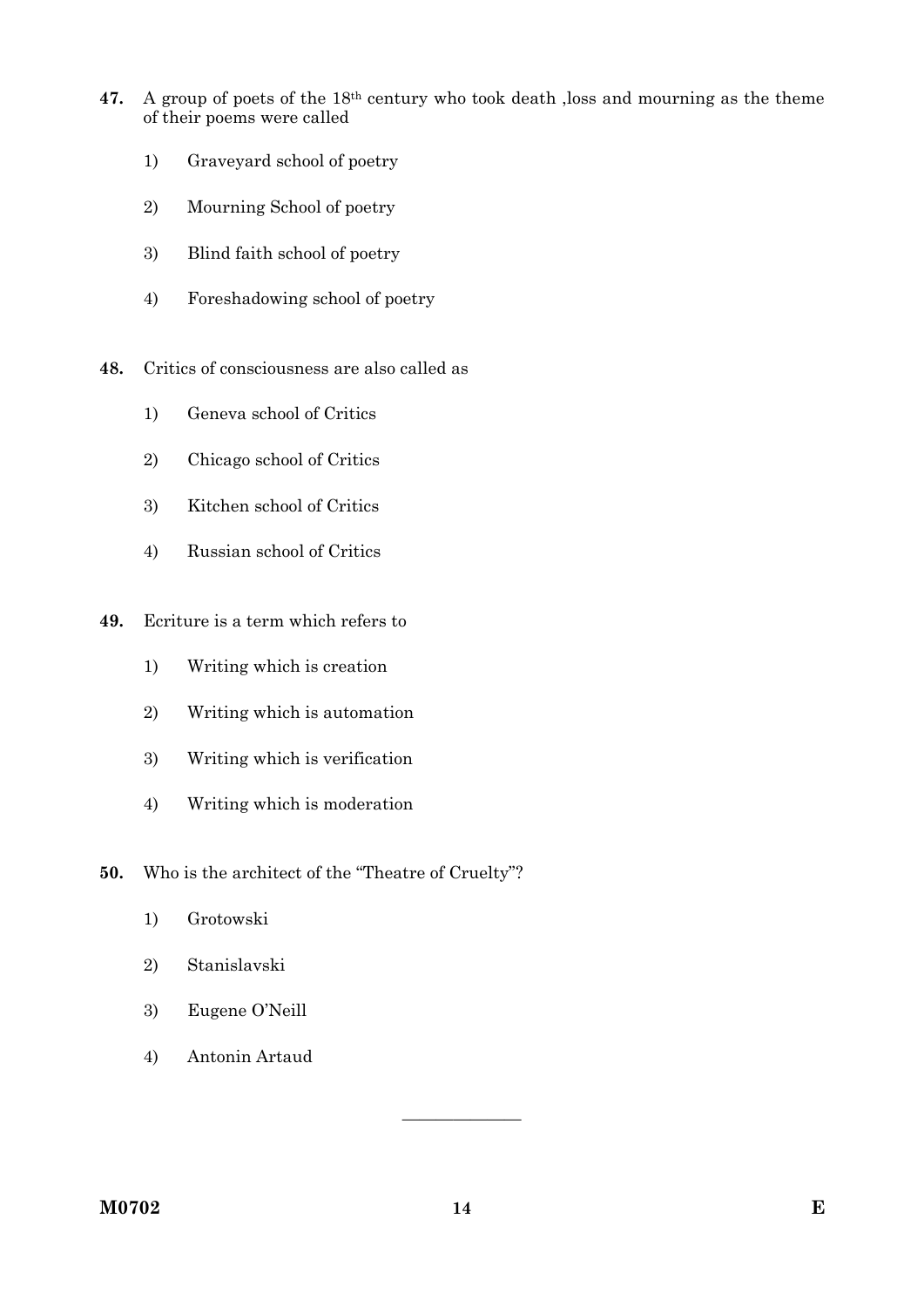# **ROUGH WORK**